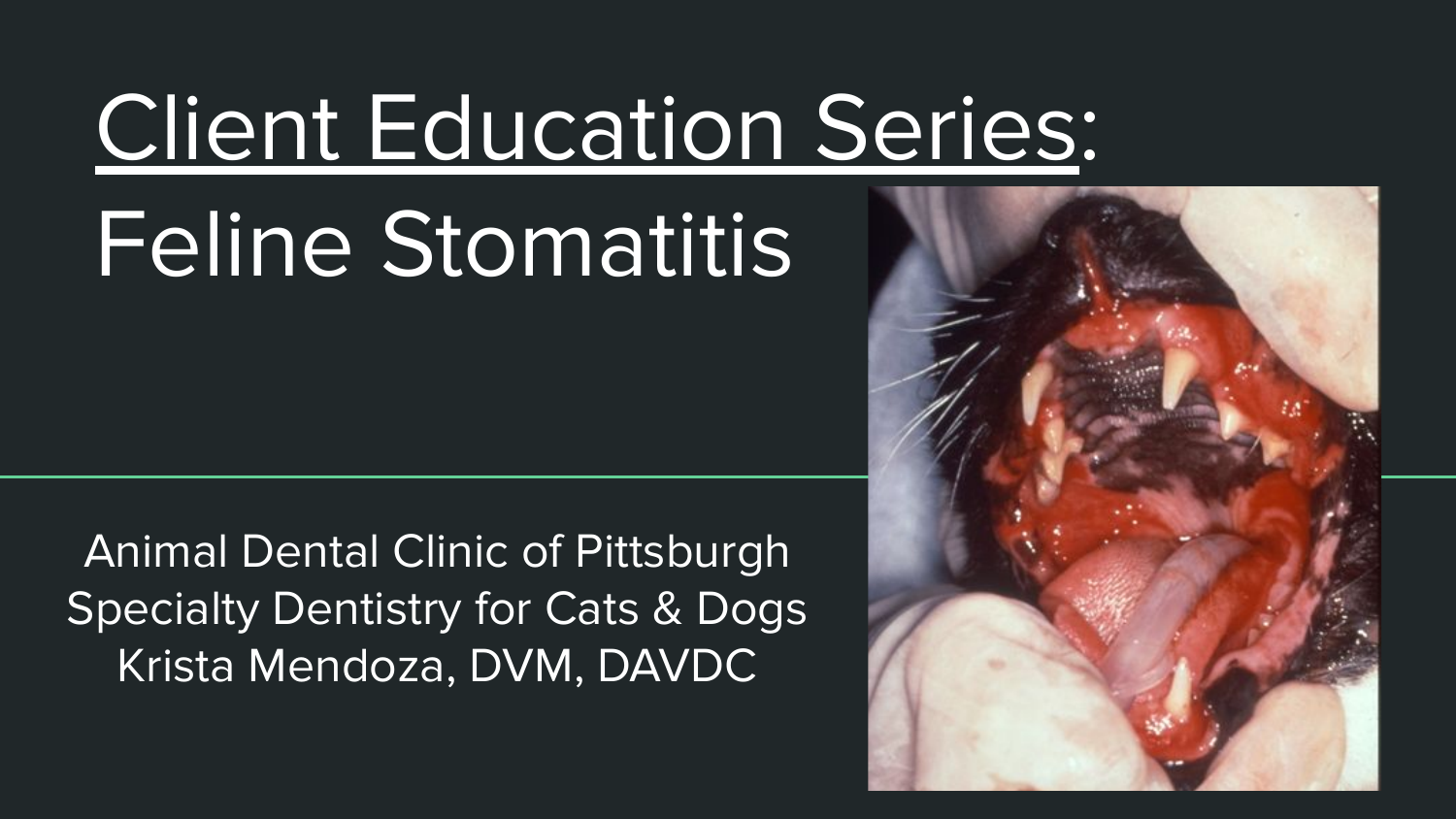#### **Definitions**

" $i$ tis" = inflammation

Gingivitis is inflammation of the gingiva or gum tissue, localized around the teeth

Mucositis is inflammation of the mucosa or lining inside the mouth

Stoma means opening and Stomatitis is inflammation inside the oral cavity



Biopsies are sometimes taken to confirm a diagnosis of stomatitis and rule out other inflammatory diseases or neoplasia (oral cancer)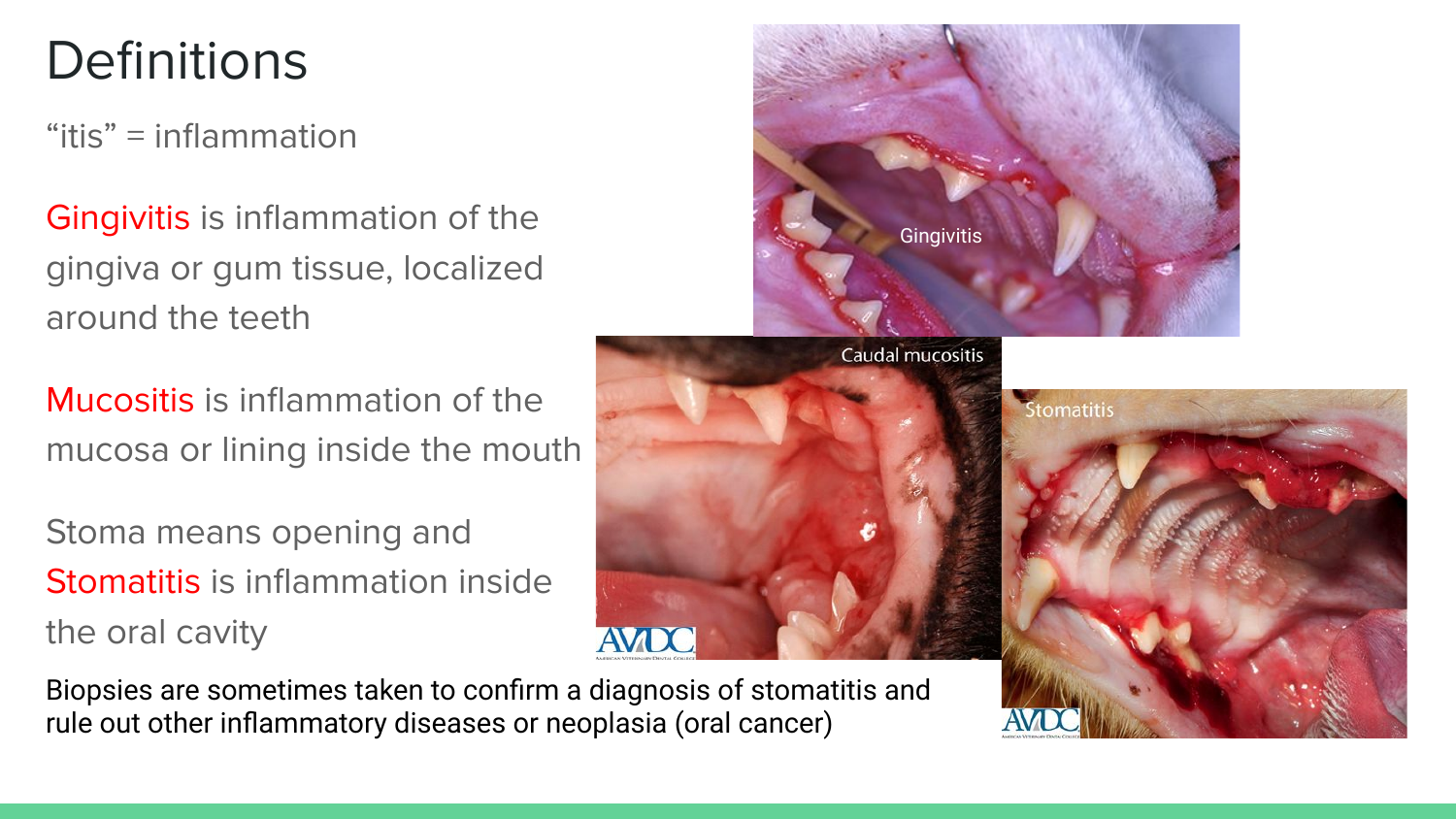#### Stomatitis- cause is currently unknown

Associated with FeLV/FIV - 2 feline viruses that affect the immune system but many stomatitis cases are negative for these diseases

Abnormal or over-reactive immune response to plaque and bacteria

Less than 2% of the feline population has stomatitis

Characterized by severe oral inflammation - of the entire mouth or just in the back of the mouth by the throat



Painful! Signs include bad breath, drooling, pawing at the mouth, vocalization and running from food, hiding, decreased grooming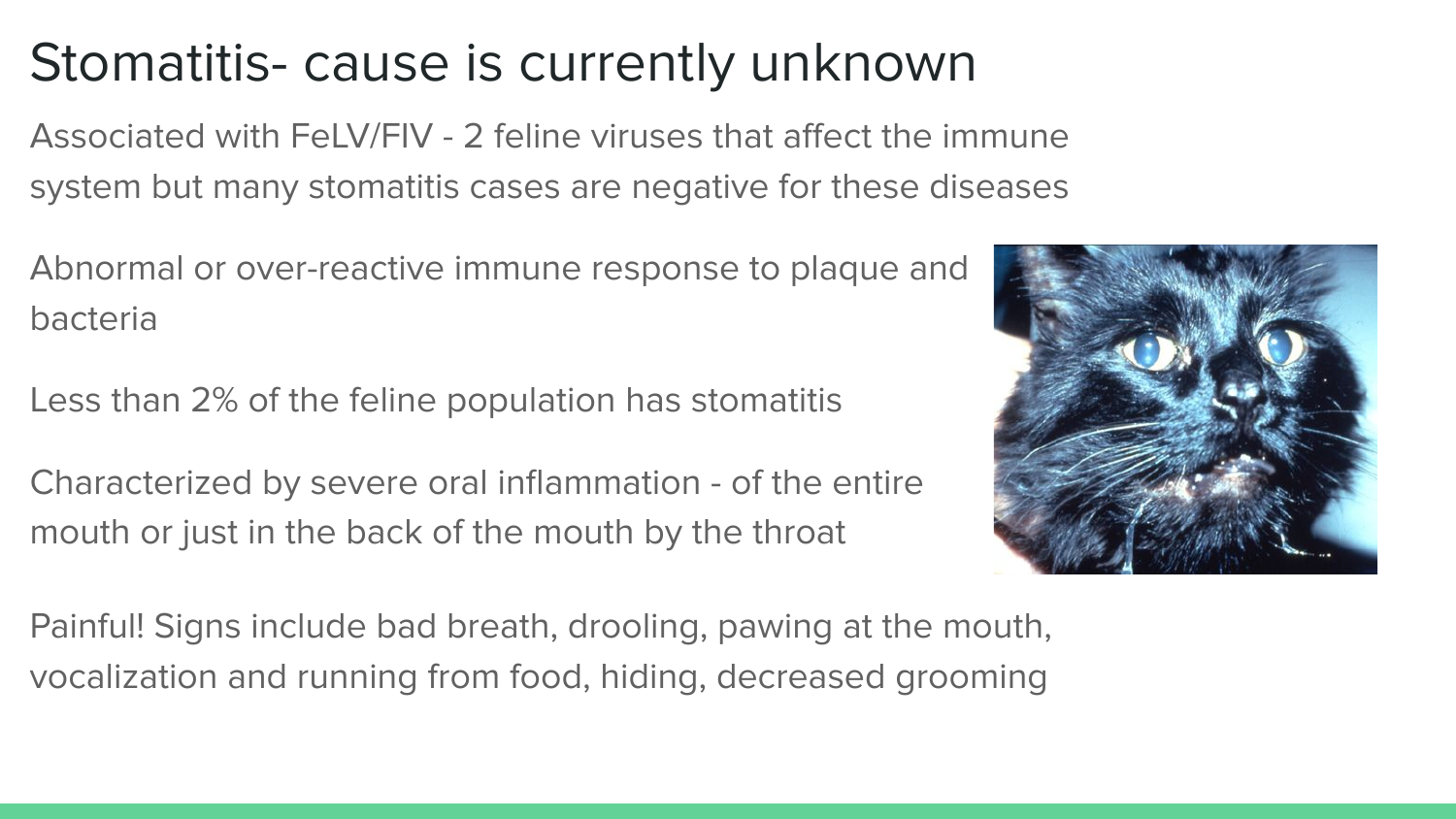### Stomatitis is a disease of lifelong management

Treatment of this frustrating and serious condition is targeted at:

- 1) Reducing the "triggers" for the Immune System Antibiotics reduce the oral bacteria Dental cleanings & home care reduce plaque on teeth but only temporarily \*\*Extraction of teeth to remove surfaces for plaque to stick to and mechanically provide relief from inflamed tissue rubbing across tooth surfaces
- 2) Calming the abnormal Immune System Supplements: omega fatty acids, CBD oil/treats Medications: Doxycycline/niacinamide, cyclosporine, steroids, pain relief

Future treatments may involve stem cells and targeting the immune system